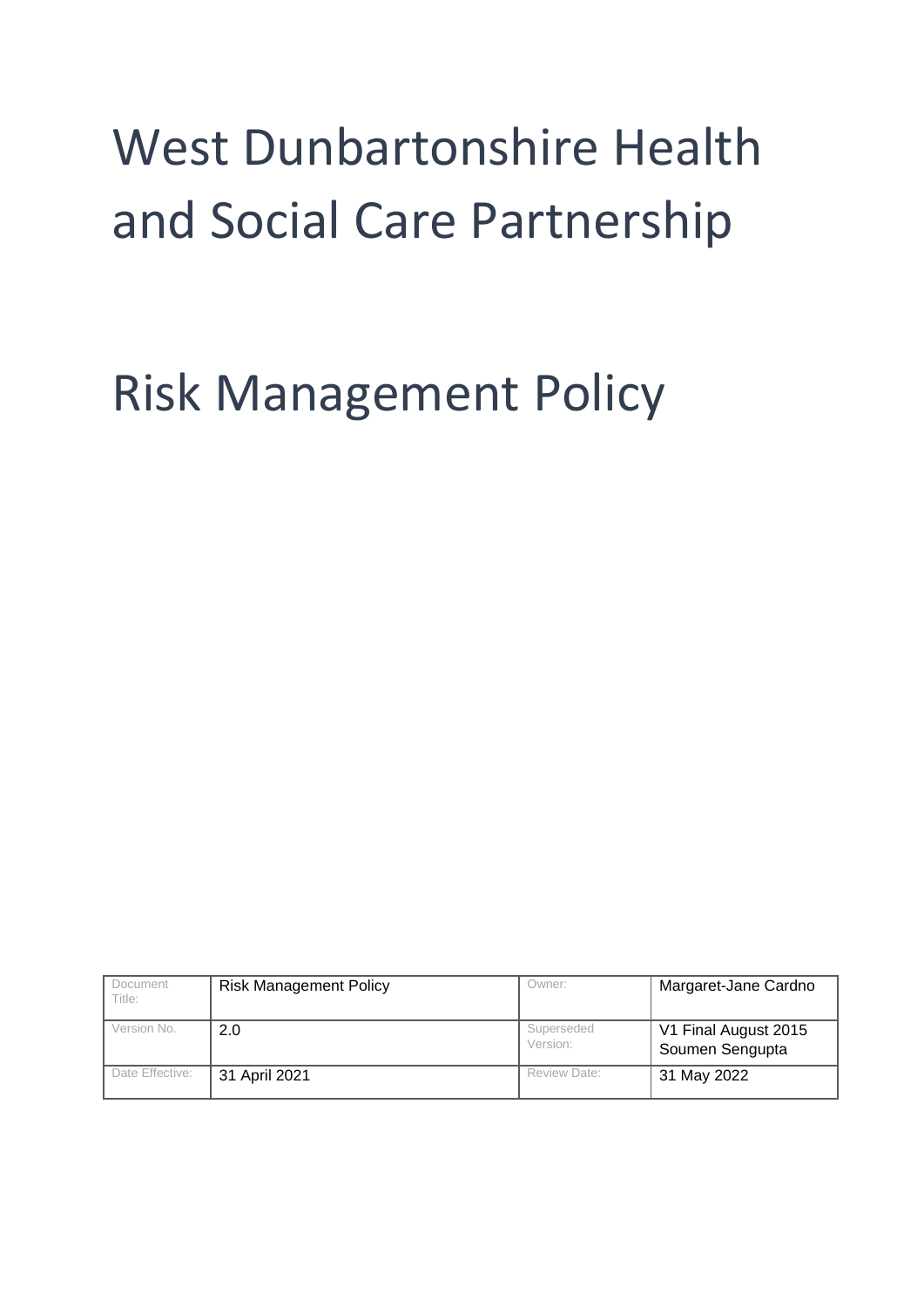### **Document Management - Version Control**

| Policy Title & Reference                                                 | <b>Risk Management Policy</b>                                                                                                                                                                                                                                                                                                               |            |              |                                   |
|--------------------------------------------------------------------------|---------------------------------------------------------------------------------------------------------------------------------------------------------------------------------------------------------------------------------------------------------------------------------------------------------------------------------------------|------------|--------------|-----------------------------------|
| <b>Version Number &amp; Date</b>                                         | V <sub>2</sub>                                                                                                                                                                                                                                                                                                                              | 31/04/2021 |              |                                   |
| Title, Version Number &<br>Date of superseded<br>version (if applicable) | Risk Management Policy &<br>Strategy                                                                                                                                                                                                                                                                                                        |            | V1.0         | 19 August 2015<br>Soumen Sengupta |
| Rationale for<br>Introduction/driver for<br>Change                       | The Integration Scheme requires a Risk Management<br>policy and underpinning strategy be in place to support<br>integrated service delivery (except for NHS acute<br>hospital service).<br>The risk management framework provides the IJB with<br>information to aid decision making in relation to delivery<br>of the HSCP Strategic Plan. |            |              |                                   |
| Summary of<br>Substantive Changes (if<br>applicable)                     | The Policy is now a standalone document with the<br>supporting strategy developed to enable effective<br>implementation.<br>Align the review period with the lifecycle of the HSCP<br>Strategic Plan (review every 3 years).<br>Next interim review would be 2022, then every 3 years.                                                      |            |              |                                   |
| <b>Summary of Technical</b><br>changes (if applicable)                   | HSCP Risk Management Policy now supported by a<br>separate Risk Management Strategy and Framework.                                                                                                                                                                                                                                          |            |              |                                   |
| <b>Lead Officer</b>                                                      | Margaret-Jane Cardno, Head of Strategy and<br>Transformation                                                                                                                                                                                                                                                                                |            |              |                                   |
| <b>Final Trades Union</b><br>Position                                    |                                                                                                                                                                                                                                                                                                                                             |            |              |                                   |
| <b>Consultation and</b>                                                  | <b>Financial consultation</b>                                                                                                                                                                                                                                                                                                               |            | January 2021 |                                   |
| <b>Approval Process</b>                                                  | Legal consultation                                                                                                                                                                                                                                                                                                                          |            |              | March 2021                        |
|                                                                          | Audit and Fraud consultation                                                                                                                                                                                                                                                                                                                |            |              | February 2021                     |
|                                                                          | <b>Trades Union</b>                                                                                                                                                                                                                                                                                                                         |            |              | March 2021                        |
|                                                                          | Approval at HSCP Board                                                                                                                                                                                                                                                                                                                      |            |              | 20 September 2021                 |
| Accompanying<br>Documentation(incl EIA)                                  | HSCP Strategic plan 2019 - 2022                                                                                                                                                                                                                                                                                                             |            |              |                                   |
| <b>Linked Policies and</b><br>Procedures                                 | Public Bodies (Joint Working) (Scotland) Act 2014<br><b>HSCP Risk Management Strategy 2021</b><br><b>Strategic Risk Register</b><br><b>Clinical Care and Governance</b><br><b>Public Protection Risk Register</b>                                                                                                                           |            |              |                                   |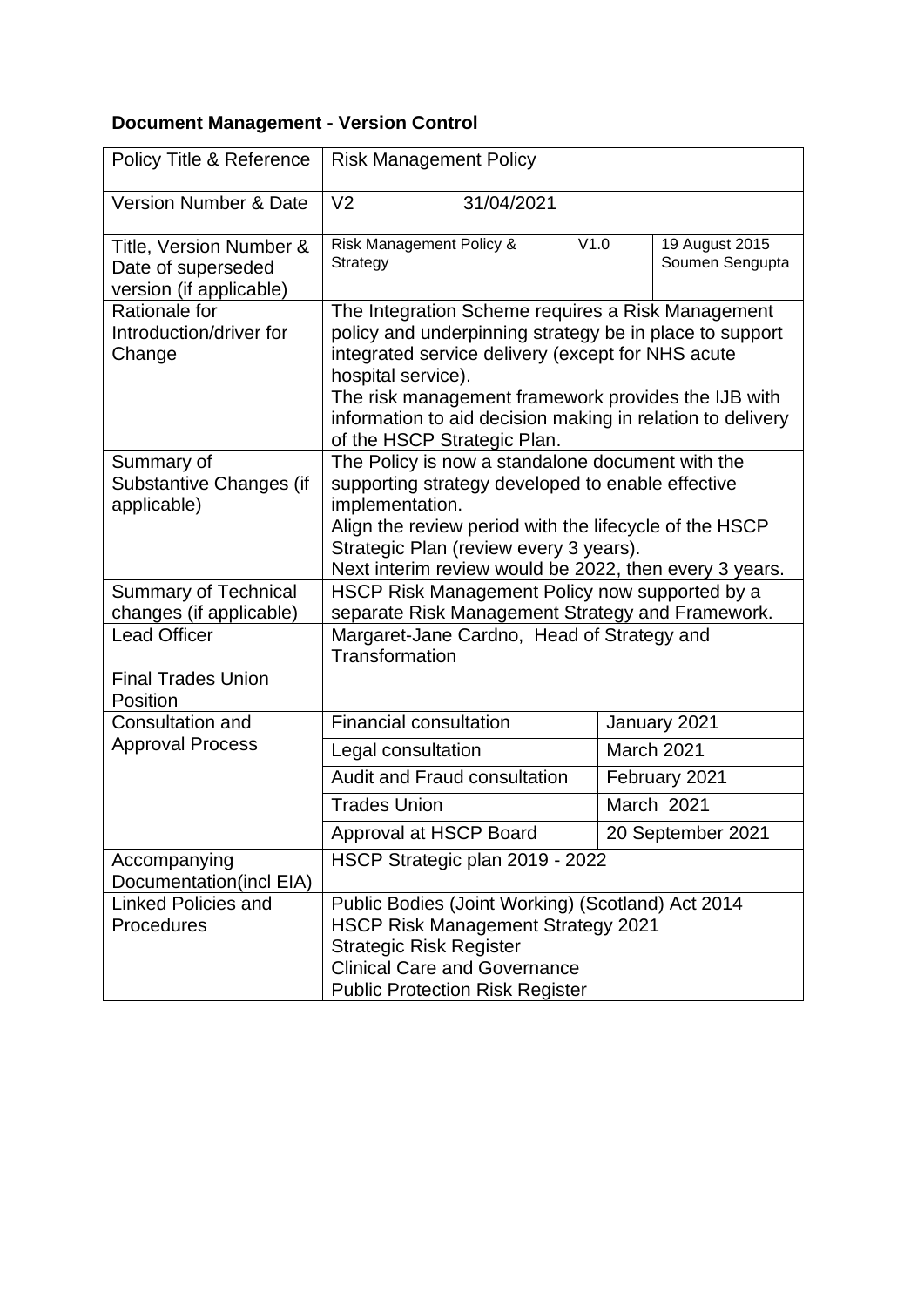## **Risk Management Policy**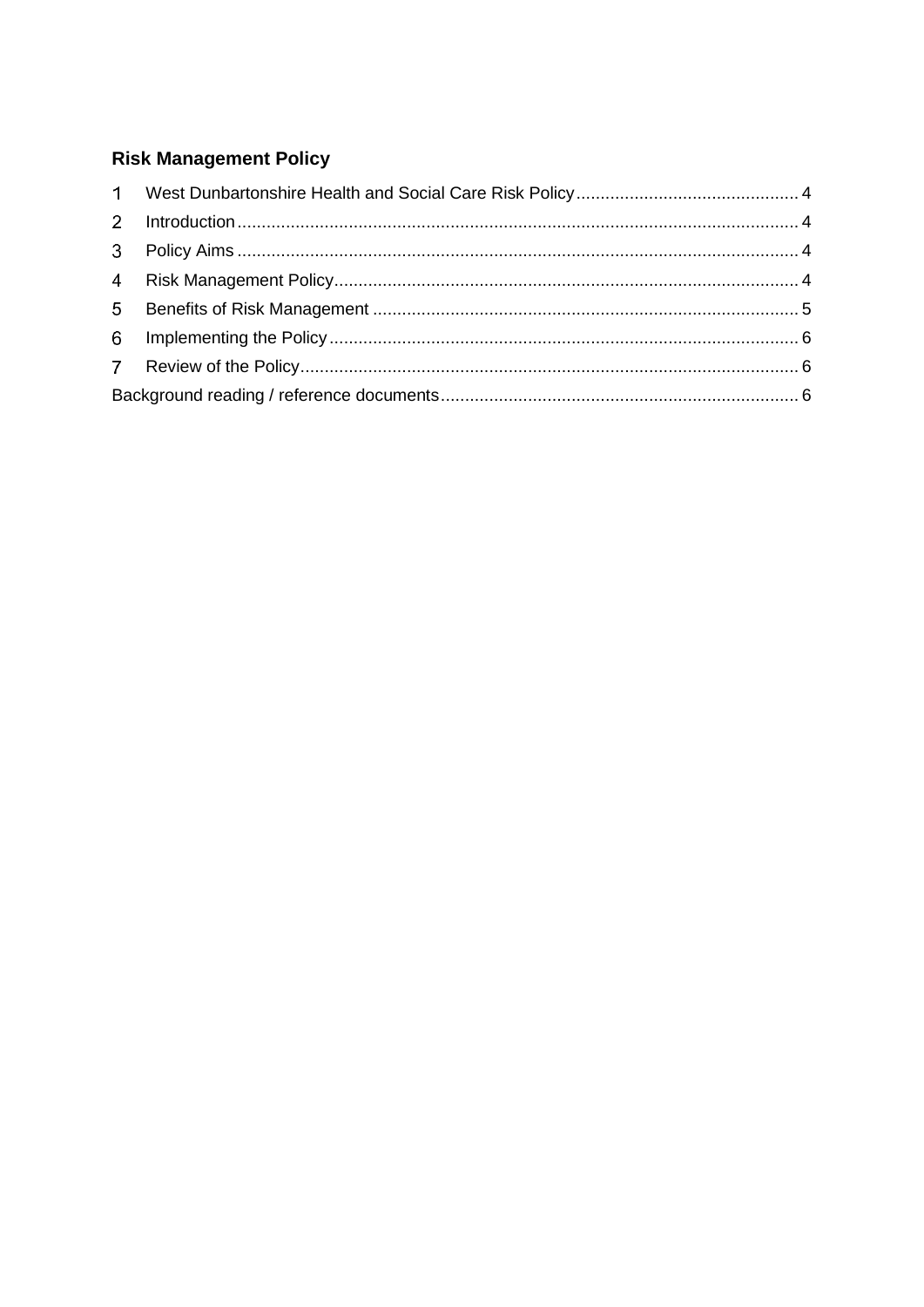#### **West Dunbartonshire Health and Social Care Risk Management Policy**

#### **Introduction**

- West Dunbartonshire Health and Social Care Partnership Board is responsible for the strategic planning and reporting of a range of health and social care services delegated it by NHS Greater Glasgow and Clyde Health Board and West Dunbartonshire Council (described within the Integration Scheme).
- 2.2 The Partnership Board, Council and the Health Board believes that appropriate application of good risk management will prevent or mitigate the effects of loss or harm and will increase success in the delivery of better clinical and financial outcomes, objectives, achievement of targets and fewer unexpected problems.

#### **Policy Aims**

3.1 The policy seeks to enhance governance, transparency and accountability. It has been developed to support a culture where the HSCP workforce is encouraged to develop new initiatives, improve performance and achieve goals safely, effectively and efficiently by appropriate application of good risk management practice.

#### **Risk Management Policy**

- 4.1 The risk management policy will enable the HSCP Board to demonstrate a level of maturity where risk management is embedded and integrated in the decision making and operations of the Health and Social Care Partnership.
- The fundamental measure of success of risk management will be how well the HSCP Board has been able to use its allocated resources to effectively deliver its Strategic Plan.
- 4.3 In doing so the HSCP Board aims to provide safe and effective care and treatment for citizens, patients and clients, and a safe environment for everyone working within the Integrated Joint Board and others who interact with the services delivered under the direction of the Integrated Joint Board.
- All health and social care professionals remain accountable for their individual clinical and care decisions. Aligned with the established professional accountabilities that are currently in place within NHS and Local Government.
- 4.5 The HSCP Board believes that appropriate application of good risk management will prevent or mitigate the effects of loss or harm and will increase success in the delivery of better clinical and financial outcomes, objectives, achievement of targets and fewer unexpected problems.
- Effective communication of risk management information is essential to developing a consistent and effective approach to risk management. This policy and supporting strategy will be promoted and made readily accessible to HSCP staff and will inform any risk management training provided to them by the Council and Health Board.
- 4.7 The HSCP Board purposefully seeks to promote an environment that is risk 'aware' and strives to place risk management information at the heart of key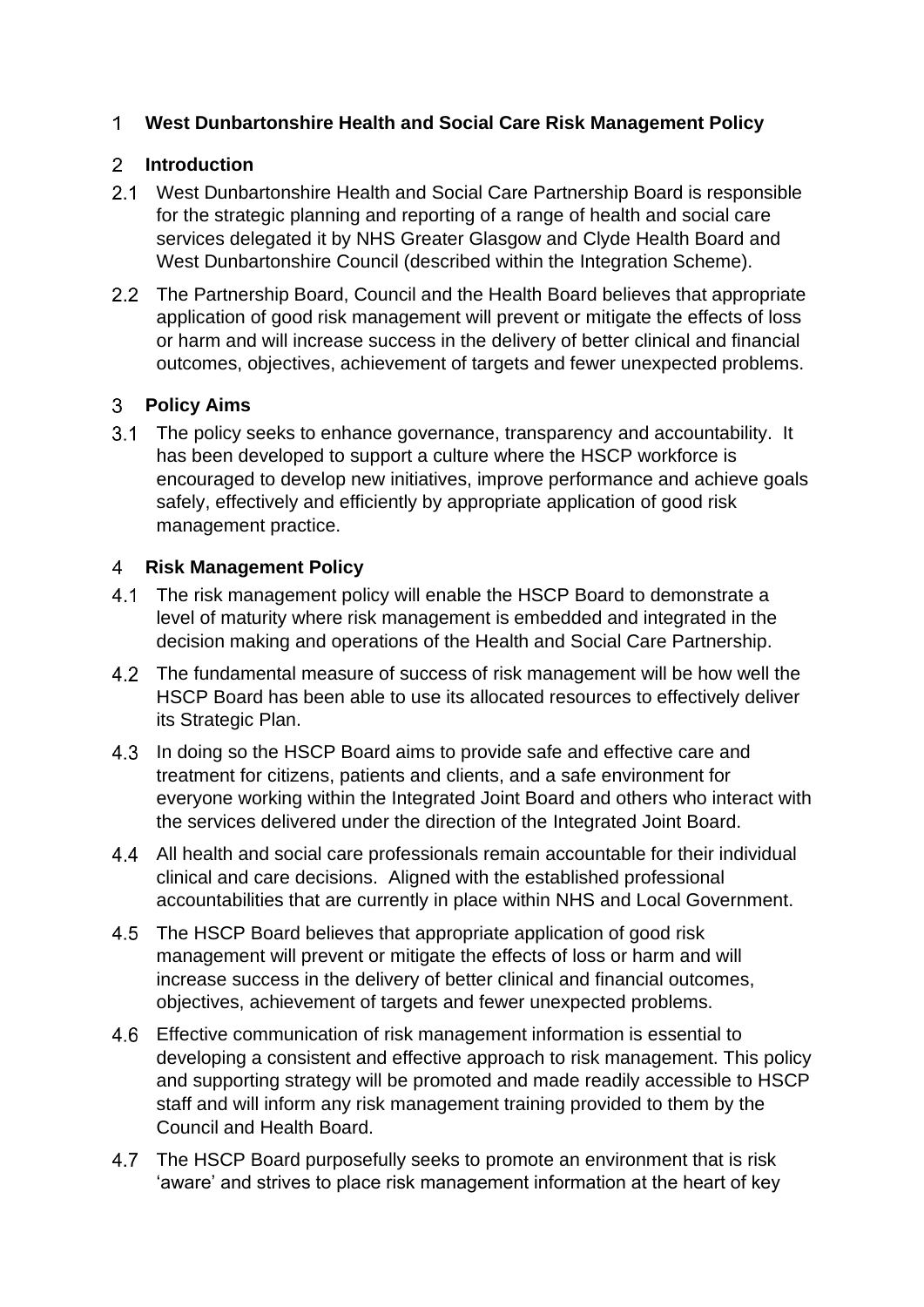decisions. This means that the HSCP Board can take an effective approach to managing risk in a way that both address significant challenges and enables positive outcomes.

4.8 In normal circumstances the HSCP Board's appetite/tolerance and grading for risk is established using a two dimensional grid or matrix. The impact of risk as one axis and likelihood as the other and for grading risk, the score obtained from the risk matrix are assigned grades as follows:

| ╄                |                      |                              |                                   |                              |                                     |                            |
|------------------|----------------------|------------------------------|-----------------------------------|------------------------------|-------------------------------------|----------------------------|
|                  | (5)<br>Catastrophic  | 5<br>Adequate                | 10<br><b>Issue</b>                | 15<br><b>Issue</b>           | 20<br><b>Unacceptable</b>           | 25<br><b>Unacceptable</b>  |
| Risk<br>mpact of | (4)<br>Major         | $\overline{4}$<br>Acceptable | $\overline{8}$<br><b>Adequate</b> | 12<br><b>Issue</b>           | 16<br><b>Unacceptable</b>           | 20<br><b>Unacceptable</b>  |
|                  | (3)<br>Moderate      | $\overline{3}$<br>Acceptable | 6<br>Adequate                     | 9<br>Adequate                | 12<br><b>Issue</b>                  | 15<br><b>Issue</b>         |
|                  | (2)<br>Minor         | $\overline{a}$<br>Acceptable | $\overline{4}$<br>Acceptable      | 6<br>Adequate                | $\overline{\mathbf{8}}$<br>Adequate | 10<br><b>Issue</b>         |
|                  | (1)<br>Insignificant | 1<br>Acceptable              | $\overline{2}$<br>Acceptable      | $\overline{3}$<br>Acceptable | $\overline{4}$<br>Acceptable        | $\overline{5}$<br>Adequate |
|                  | <b>Risk Appetite</b> | (1)<br>Rare                  | (2)<br>Unlikely                   | (3)<br>Possible              | (4)<br>Probably                     | (5)<br>Almost certain      |
|                  |                      |                              | Likelihood of Risk                |                              |                                     |                            |



- 4.9 The HSCP Board promotes the pursuit of opportunities that will benefit the delivery of the Strategic Plan. Opportunity-related risk must be carefully evaluated in the context of the anticipated benefits for citizens, patients, clients and the Board.
- 4.10 The HSCP Board will receive assurance reports (internal and external) not only on the adequacy but also the effectiveness of its risk management arrangements and will consequently value the contribution that risk management makes to the wider governance arrangements of the HSCP Board.

#### **Benefits of Risk Management**

- 5.1 Key benefits of effective risk management include:
- Appropriate, defensible, timeous and best value decisions are made;
- Risk 'aware' not risk 'averse' decisions are based on a balanced appraisal of  $\equiv$ risk and enable acceptance of certain risks in order to achieve a particular goal or reward;
- High achievement of objectives and targets;
- High levels of morale and productivity;
- Better use and prioritisation of resources;  $\overline{\phantom{0}}$
- High levels of user experience/satisfaction with a consequent reduction in adverse incidents, claims and/or litigation; and
- A positive reputation established for the HSCP Board and partnership.